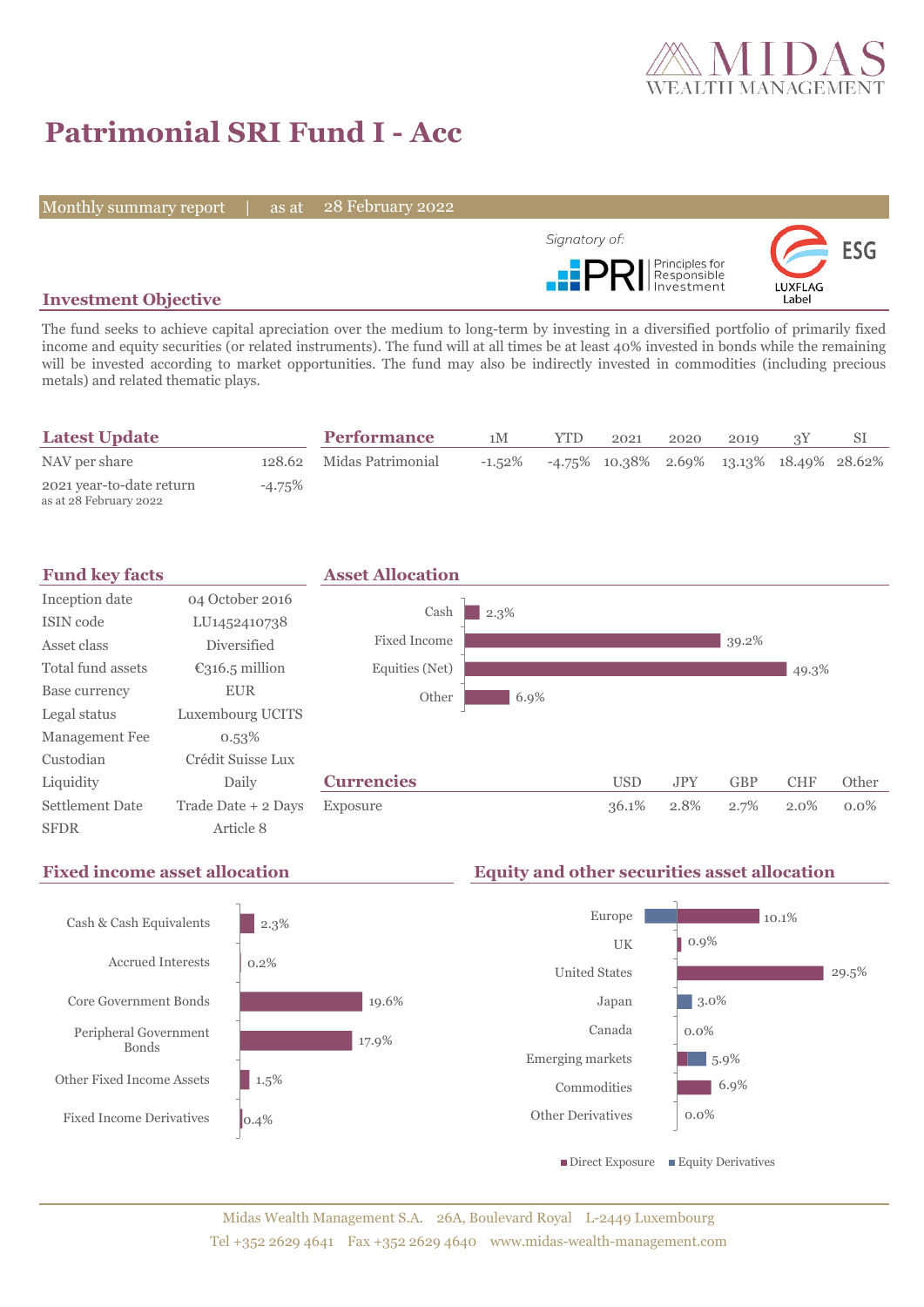

# **Patrimonial SRI Fund I - Acc**

Monthly summary report | as at 28 February 2022

| Top 10 fixed income holdings            | Rating     | Weight  | <b>Fixed income rating breakdown</b> |
|-----------------------------------------|------------|---------|--------------------------------------|
| BTPS : BTPS $1.07/15/22$                | BBB-       | $3.5\%$ |                                      |
| HELLENIC REPUBLI : GGB 4 3/8 08/01/22   | $BB-$      | $3.2\%$ | AAA<br>29.8%                         |
| BTPS: BTPS 0.35 02/01/25                | BBB-       | 2.8%    | AA<br>11.3%                          |
| BUNDESSCHATZANW: BKO o 03/11/22         | <b>AAA</b> | 2.8%    | $9.6\%$<br>А                         |
| ABSOLUTE SECURED : ABTSEC 4 01/15/25    | NR.        | 2.7%    | <b>BBB</b><br>35.3%                  |
| BUNDESSCHATZANW: BKO o 06/16/23         | AAA        | 2.5%    | BB<br>7.7%                           |
| SPANISH GOV'T: SPGB o 01/31/26          | $BBB+$     | 2.2%    | B<br>$0.0\%$                         |
| IRISH GOVT : IRISH $1.05/15/26$         | A          | 1.8%    | <b>CCC</b><br>$0.0\%$                |
| SPANISH GOV'T: SPGB 0.4 04/30/22        | $BBB+$     | 1.7%    |                                      |
| EUROPEAN INVT BK : EIB o $3/8$ 07/16/25 | AAA        | 1.6%    | <b>NR</b><br>6.4%                    |

| Top 10 equity holdings      | Sector                        | Weight  |
|-----------------------------|-------------------------------|---------|
| <b>BROADCOM INC</b>         | <b>Information Technology</b> | $3.3\%$ |
| <b>MICROSOFT CORP</b>       | <b>Information Technology</b> | 2.9%    |
| AMAZON.COM INC              | <b>Consumer Discretionary</b> | $2.3\%$ |
| UNITEDHEALTH GROUP INC      | Health Care                   | 2.3%    |
| <b>APPLE INC</b>            | <b>Information Technology</b> | 2.2%    |
| <b>IQVIA HOLDINGS INC</b>   | Health Care                   | 2.1%    |
| <b>SHELL PLC</b>            | Energy                        | 1.8%    |
| <b>MARVELL TECHNOLOGIES</b> | <b>Information Technology</b> | 1.7%    |
| <b>BANK OF AMERICA CORP</b> | Financials                    | 1.6%    |
| JPMORGAN CHASE & CO         | Financials                    | 1.6%    |

# **Equity sector breakdown**

| <b>Consumer Discretionary</b> | $9.4\%$ |
|-------------------------------|---------|
| <b>Consumer Staples</b>       | 5.1%    |
| Energy                        | 6.5%    |
| Financials                    | 11.6%   |
| Health Care                   | 16.5%   |
| <b>Information Technology</b> | 28.6%   |
| Industrials                   | 6.1%    |
| Materials                     | 3.7%    |
| <b>Communication Services</b> | 8.0%    |
| <b>Utilities</b>              | $0.0\%$ |
| <b>Real Estate</b>            | 4.6%    |
|                               |         |

## **Thematics breakdown Top other holdings**



| ETFS PHYSICAL GOLD                           | 6.9%    |
|----------------------------------------------|---------|
| iShares EURO STOXX Banks 30-15 UCITS ET 1.4% |         |
| Allianz China A-Shares                       | $0.9\%$ |

### **ESG Ratings**

Breakdown of holdings (datasource: Thomson Reuters, ISS)